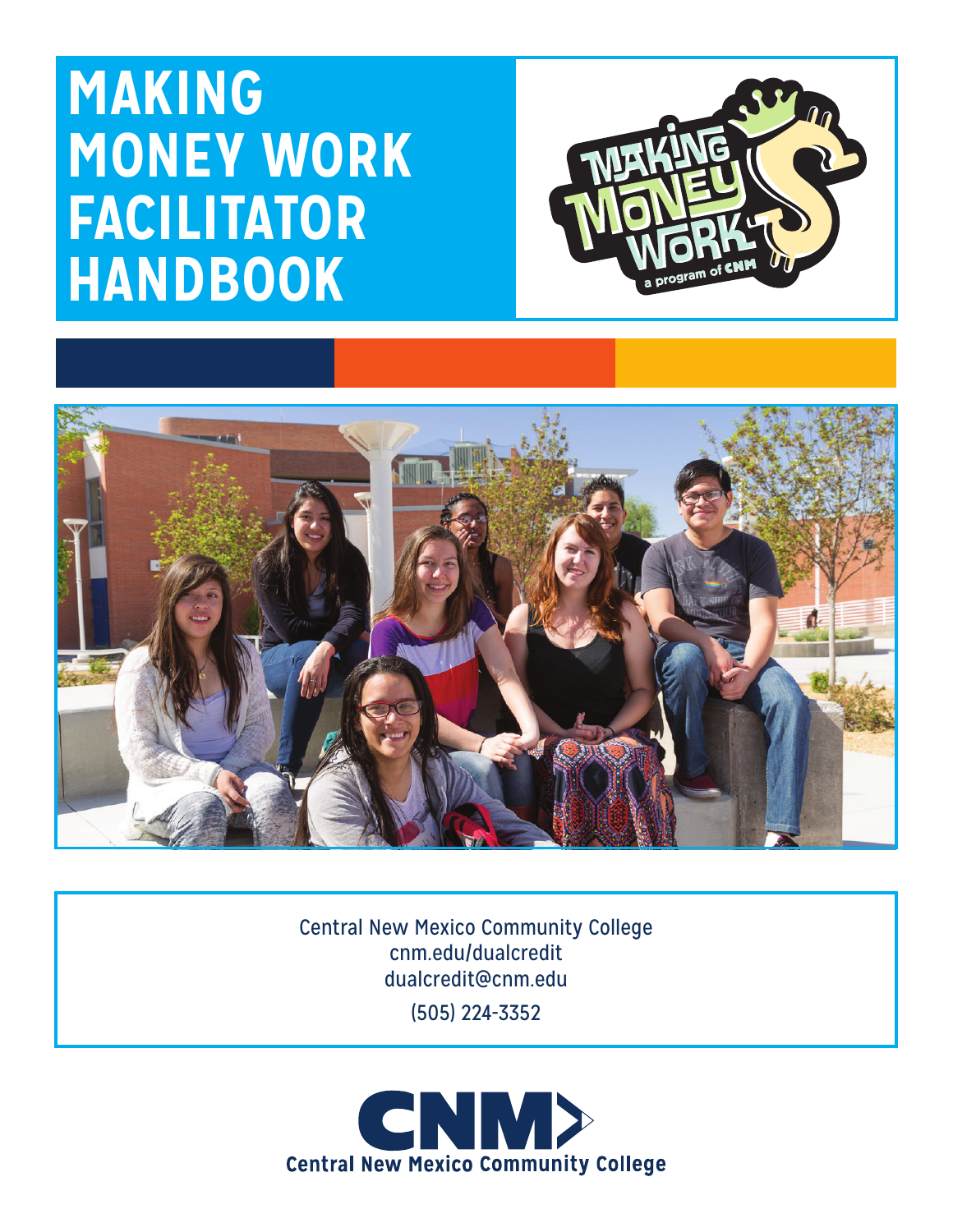| $\overline{\mathbf{4}}$ |
|-------------------------|
|                         |
|                         |
| 5                       |
| 5                       |
|                         |
|                         |
| $6\phantom{1}6$         |
| $\overline{7}$          |
| $\overline{7}$          |
| 7                       |
| 7                       |
| 7                       |
| 8                       |
| 8                       |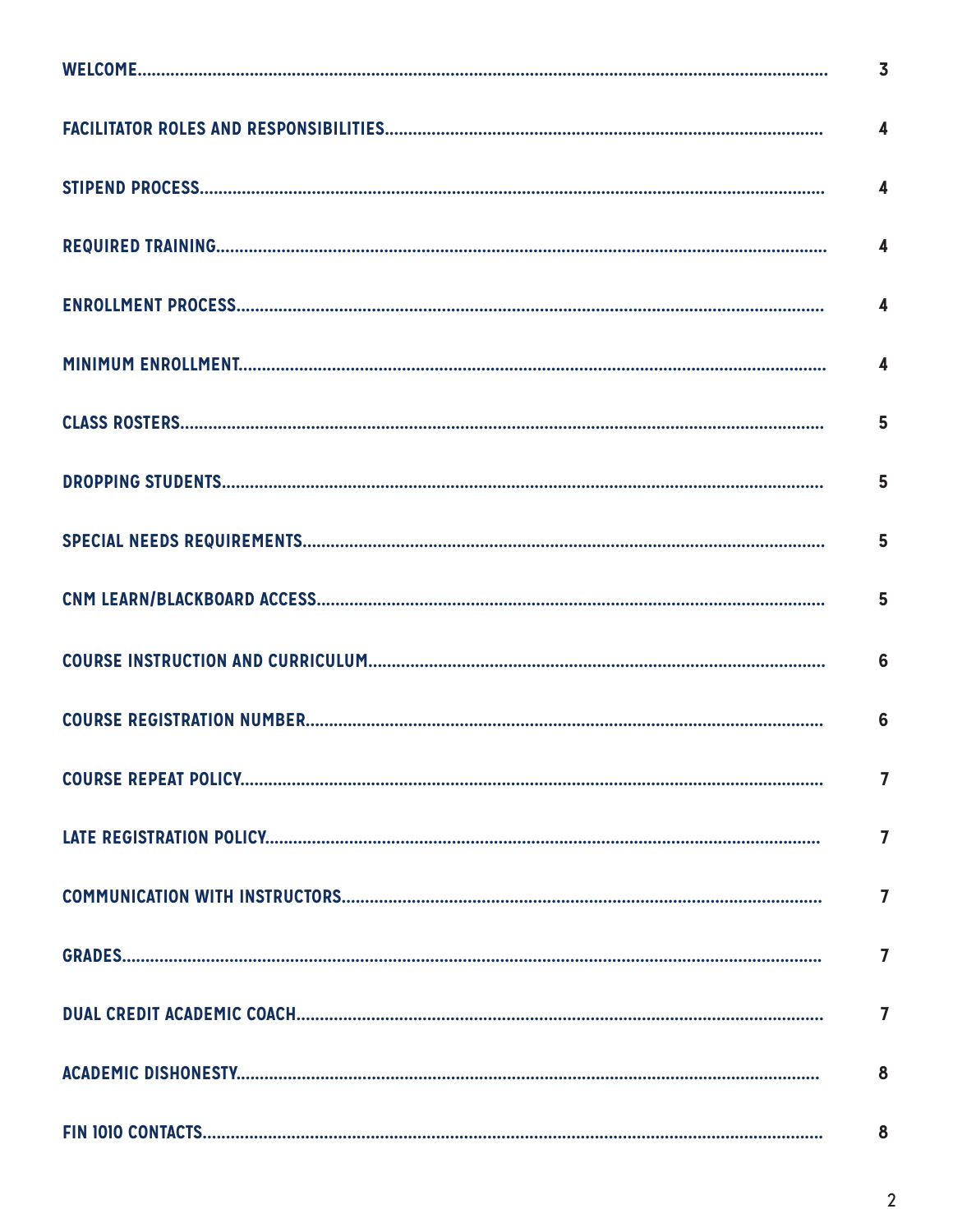# **WELCOME**

Welcome to the Central New Mexico Community College Dual Credit Program! We are pleased to partner with you in offering the Making Money Work program at your high school. By offering this Dual Credit course at your high school, you are providing an opportunity for your students to experience the rigor of a college course and help with the transition from high school to college.

Central New Mexico Community College (CNM) is committed to creating educational opportunities and community partnerships while pursuing a level of community college excellence that is worthy of local and national recognition. CNM's mission is "Changing Lives, Building Community." The Dual Credit Program supports this mission by providing access to college and support for a seamless P-20 education system. Dual Credit is designed to provide CNM classes to high school students who are ready for college-level work.

The goals of the Dual Credit Program are to:

- Inspire increasing numbers of high school students to attend college
- Promote academic confidence
- Provide advanced learning opportunities for motivated students
- Increase the probability of students completing a Certificate or an Associate's degree in two years or less
- Strengthen relationships between partnering high schools and CNM

This handbook is intended for Making Money Work high school facilitators offering Financial Literacy (FIN 1010) at their high school.

**CNM Outreach Services 505-224-3352 cnm.edu/dualcredit dualcredit@cnm.edu**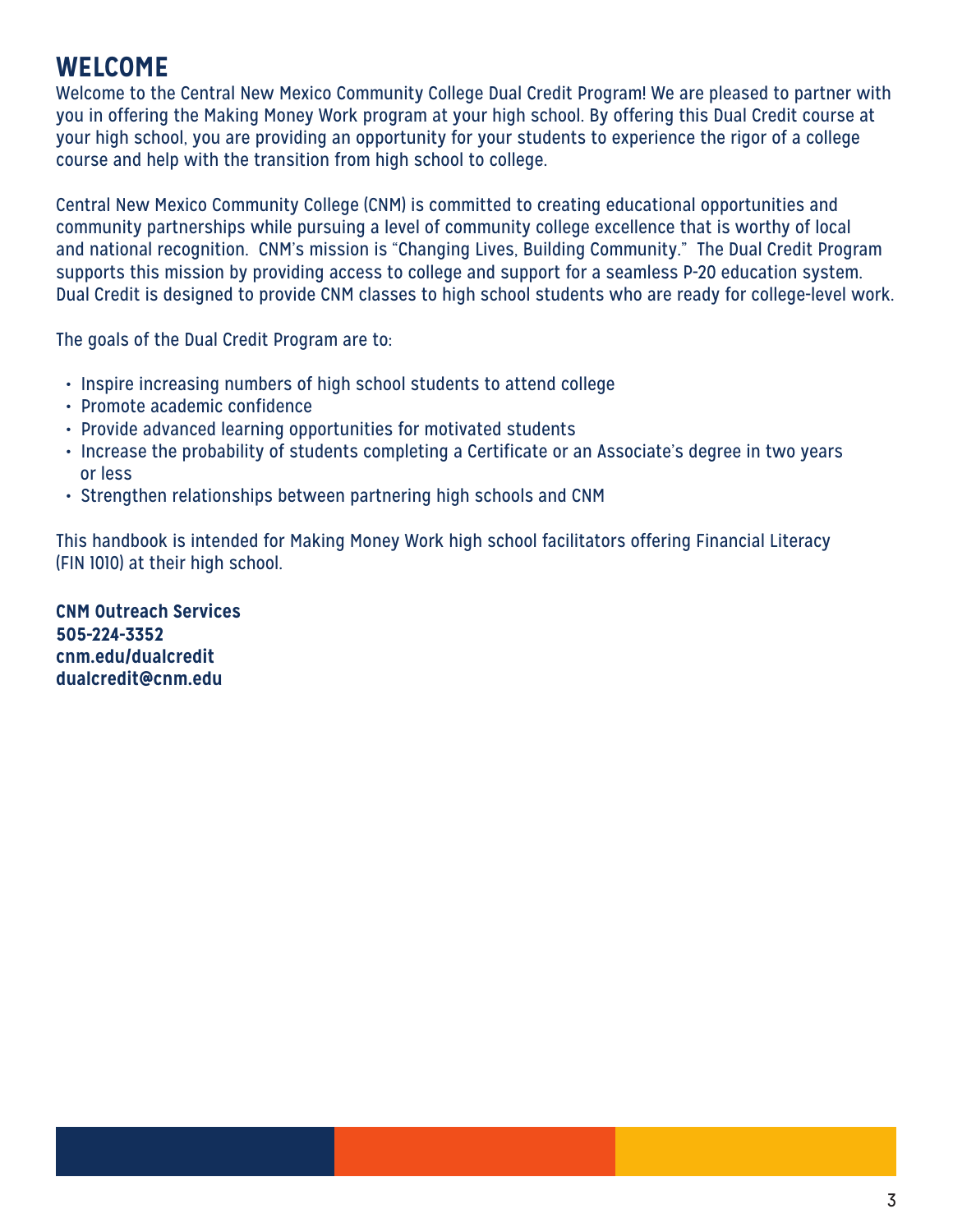# **FACILITATOR ROLES AND RESPONSIBILITIES**

CNM considers you a partner in our vision and mission to help improve the outcomes of our high school students by providing them with a quality college experience. Making Money Work high school facilitators are paid a contractor stipend and are responsible for the following in order to receive payment of this stipend:

- Attend required dual credit facilitator training each semester
- Ensure all students have completed the enrollment process by deadlines
- Meet minimum enrollment for the class
- Ensure class rosters are accurate prior to start of course
- Work with students for 3 hours each week during the 12-week term in a computer lab
- Ensure students follow weekly assignment deadlines
- Communicate with CNM instructor to provide support to students
- Coordinate with Outreach Services if any students have enrollment issues

### **STIPEND PROCESS**

Making Money Work high school facilitators are paid a \$500 contractor stipend. Two weeks after the beginning of the term, Outreach Services will communicate with facilitators on how many stipends will be paid based on enrollment in the course. Stipend amounts are determined by the Senior Director of Outreach Services.

At the end of the term, your high school or district office will invoice CNM for your stipend. CNM will pay your stipend directly to your high school or district office, which in turn will pay you via your regular school paycheck minus any taxes that your school takes out.

# **REQUIRED TRAINING**

Making Money Work high school facilitators are required to attend the training offered by Outreach Services. If facilitators are offering FIN 1010 in both fall and spring, only the fall training is required. However, attendance at training is required each school year.

# **ENROLLMENT PROCESS**

Making Money Work high school facilitators are required to work with their students to get them through the CNM admissions and registration process for their section of FIN 1010. Outreach Services will provide training on this process. Documents to guide facilitators and students through this process are also available on CNM's Dual Credit web site at cnm.edu/dualcredit.

# **MINIMUM ENROLLMENT**

The minimum enrollment for a FIN 1010 course in your high school is 10-16 students. CNM's standard for a course to make before being cancelled is 16 students, however, a minimum of 10 students is needed to get paid the stipend. CNM may combine your students with another school based on enrollment.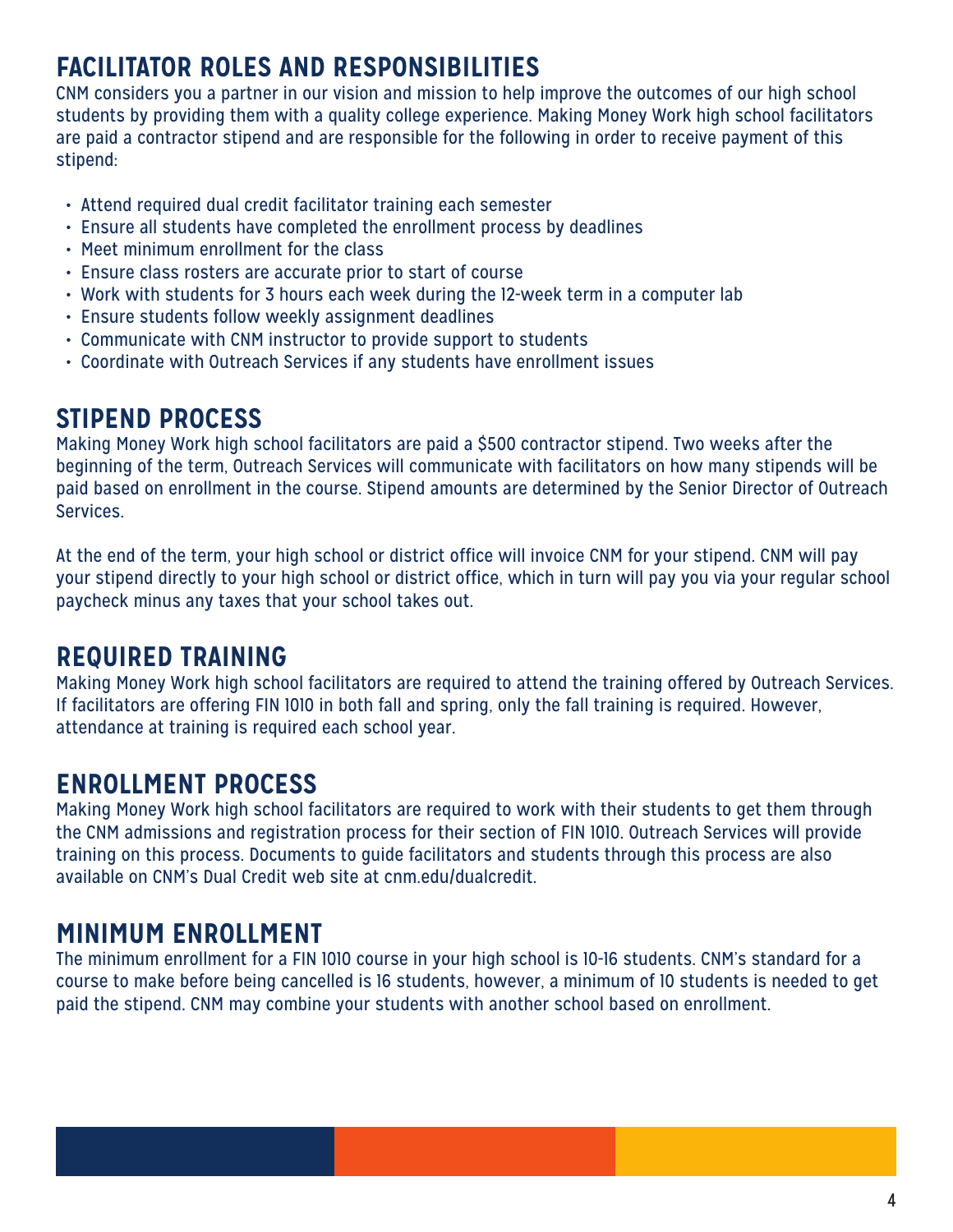### **CLASS ROSTERS**

Making Money Work high school facilitators are expected to confirm their class rosters prior to the beginning of the term. This will ensure all students sitting in the class are fully registered for the class on the CNM side in order to receive the college credit. High school rosters are separate from CNM rosters. Outreach Services will send you a roster to confirm the Monday before the course begins.

# **DROPPING STUDENTS**

Dual Credit students no longer attending class must be dropped by the CNM instructor by the appropriate deadlines provided. Instructors must drop students for nonattendance only. Students must drop themselves if they are no longer interested in taking the class. Making Money Work high school facilitators should communicate with their CNM instructor to drop students who are no longer attending class.

### **SPECIAL NEEDS REQUIREMENTS**

Making Money Work high school facilitators and their high school must provide appropriate accommodations and services for special education students while students are enrolled in dual credit classes, including academic adjustments, auxiliary aids and services for eligible students. Questions or concerns about accommodations can be directed to the CNM Academic School and CNM's Disability Resource Center.

### **CNM LEARN/BLACKBOARD ACCESS**

Making Money Work high school facilitators will have access to CNM Learn/Blackboard to view the course along with their students.

To Access CNM Learn:

- Go to learn.cnm.edu OR click on CNM Learn from the CNM web site
- Login with your myCNM username and password
- Under My Courses in the right column, click on your course

Facilitators are encouraged to complete the Jumpstart Course for Students within CNM Learn.

To Enroll in the Jumpstart Course for Students:

- Login to learn.cnm.edu
- Click the Courses tab at the top of the page
- In the Course Catalog box, click CNM Learn Jumpstart Course for STUDENTS
- Click the down arrow next to Start Online Course, then click Enroll
- Click Submit, then begin your course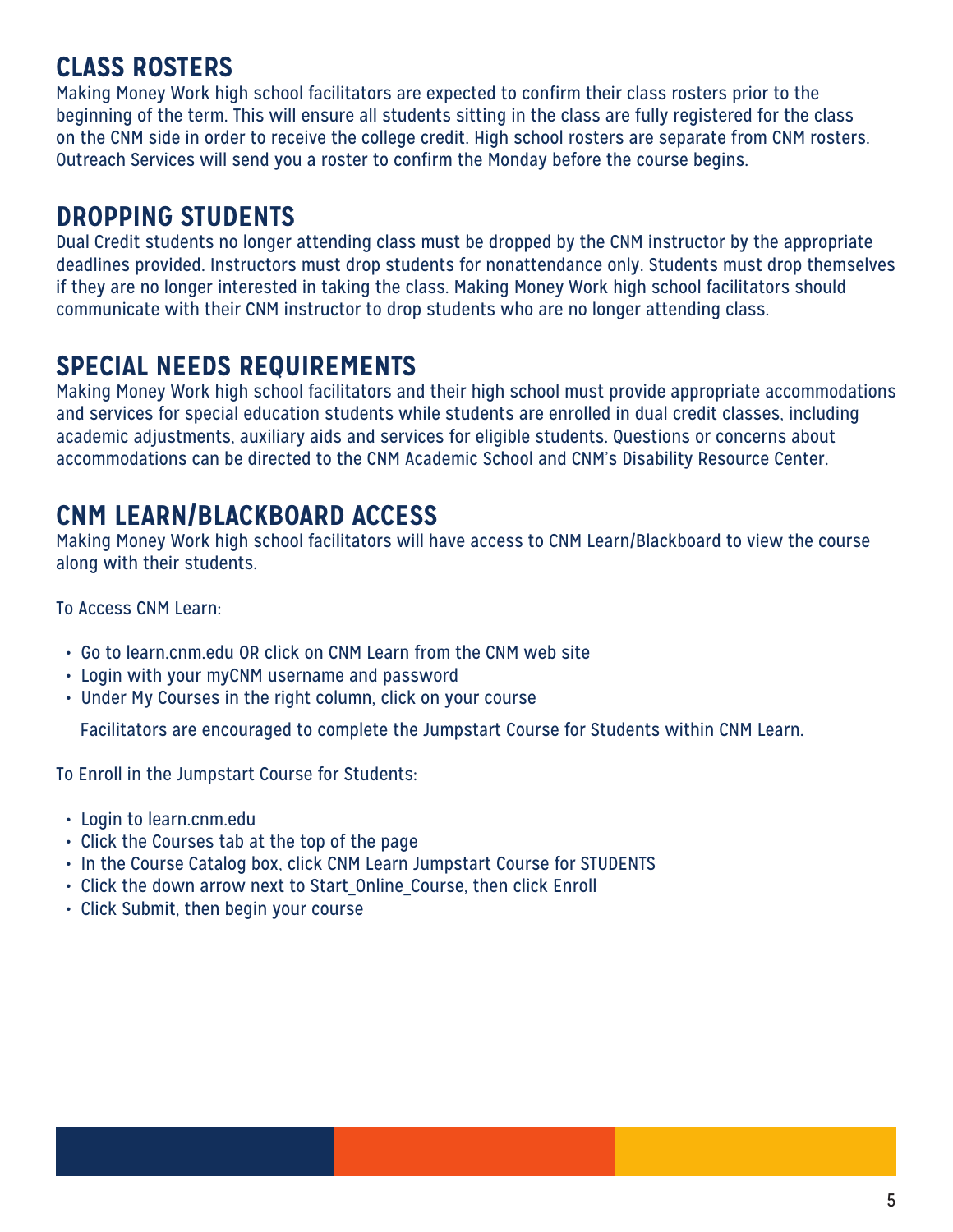# **COURSE INSTRUCTION AND CURRICULUM**

FIN 1010 is an online distance learning course taught by CNM instructors. Making Money Work high school facilitators are required to work with their students to ensure they are on track throughout the FIN 1010 course, as well as communicate with the CNM instructor to ensure student success.

#### Faculty and facilitator roles are as follows:

| <b>FACULTY</b>                                                                                                                                                  | <b>FACILITATOR</b>                                                                                                                                                                                                  |
|-----------------------------------------------------------------------------------------------------------------------------------------------------------------|---------------------------------------------------------------------------------------------------------------------------------------------------------------------------------------------------------------------|
| • Faculty provides instruction of the curriculum online.                                                                                                        | • Facilitators provide guidance and support in the classroom.                                                                                                                                                       |
| • Faculty will communicate with students via<br>electronic means or face-to-face to resolve<br>questions or issues.                                             | • Facilitators will help faculty to communicate with<br>students if the student has not responded to the<br>faculty member's email, calls, etc.                                                                     |
| • Faculty will provide students their grades in a<br>timely matter and will share information with the<br>facilitator if the student is having academic issues. | • Facilitators will respond to Faculty's calls or email<br>within 24-48 hours.                                                                                                                                      |
| • Faculty will respond to Facilitator's calls or email<br>within 24-48 hours.                                                                                   | • Facilitators need to let their Faculty member know if they<br>would like to be "enrolled" as a student in their high school<br>class section. (This will allow them to see what the students<br>see on BB Learn.) |
| • Faculty will contact Facilitators when midterm grades<br>are issued, disciplinary problems arise, assignments<br>dates are changed (example: snow days), etc. | · Facilitators will enforce all CNM policies, such as<br>Academic Dishonesty, adherence to the syllabus, etc.                                                                                                       |

#### FACILITATORS: DO…

- Answer student questions about assignment,
- Guide student in methods of studying curriculum, review student answers to help student's improve their work and study habits,
- Assist student with Blackboard technology,
- Encourage student to personally relate to the material,
- Counsel student on when and how to contact the instructor,
- Contact instructor with improvements and error corrections to the assignment

#### FACILITATORS: DON'T…

- Work sample answers on the board for student's to copy,
- Grade an assignment or offer an opinion of what a grade should be,
- Personally intervene on behalf of the student,
- Ignore student cheating,
- Change the assignment
- Extend deadlines for any reason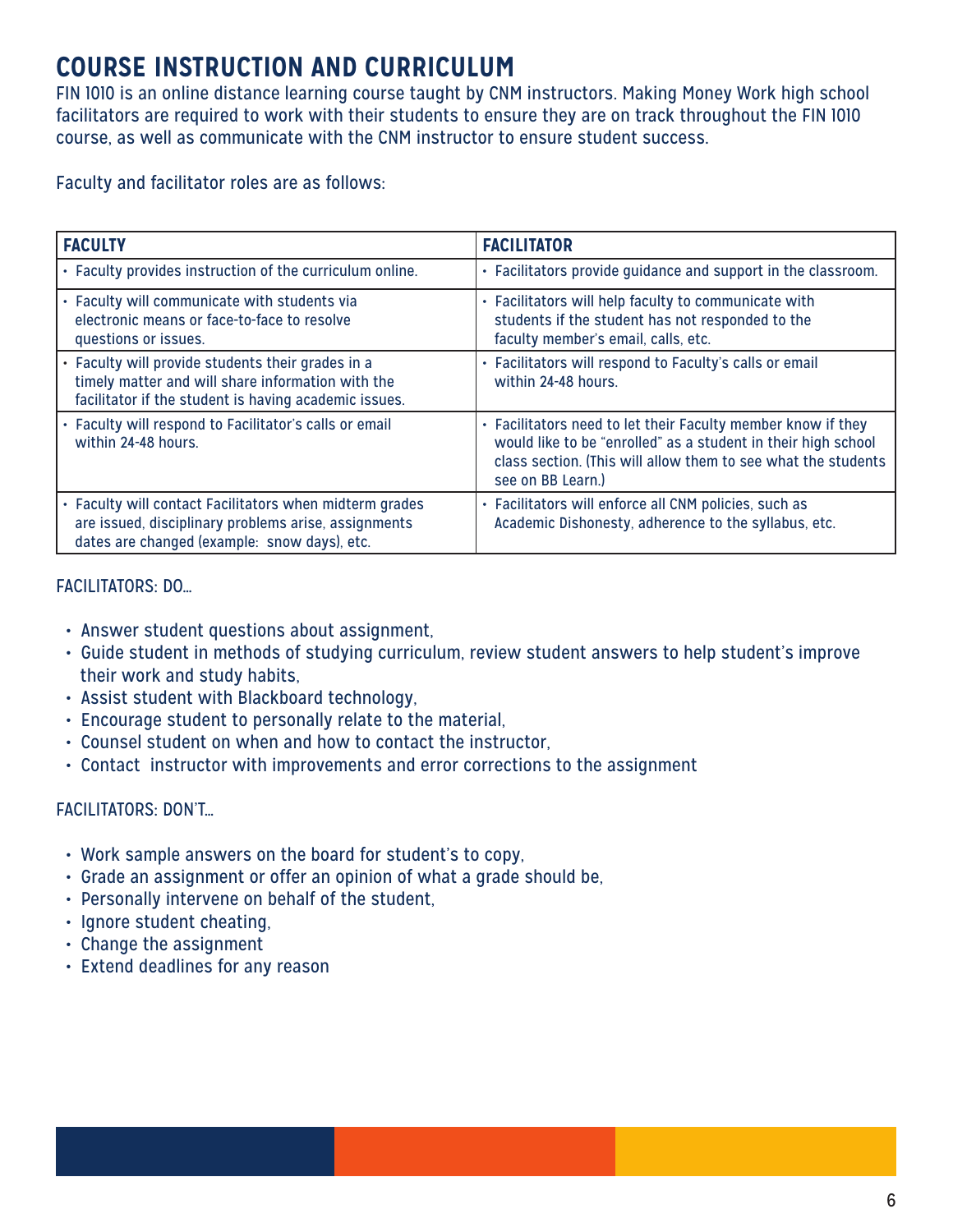### **COURSE REGISTRATION NUMBER (CRN)**

Making Money Work high school facilitators will be provided with a course registration number (CRN) that is specific to their high school. These CRNs are hidden and can't be found on CNM's public Schedule of Classes. Facilitators are asked to fill the first CRN they are provided with. If a second CRN is needed, facilitators can request one by emailing dualcredit@cnm.edu.

### **COURSE REPEAT POLICY**

Students needing to take FIN 1010 for the third time must get prior approval from CNM's Dual Credit Academic Coach, Sofia Ledesma. Deadline to request approval to take FIN 1010 for the third time is two weeks before the class begins.

### **LATE REGISTRATION POLICY**

CNM no longer offers late registration and will not allow students to be registered by the instructor after the first week of class. Making Money Work high school facilitators must ensure their students are registered by the provided deadlines. The deadline for FIN 1010 students to get registered for their high school section is two weeks before the course begins. If a student needs to be registered after this deadline, the Making Money Work high school facilitator must email dualcredit@cnm.edu with a list of students that still need to be registered. These students will manually be registered for the class. Students will be added to this late registration list until the Thursday before the course begins.

### **COMMUNICATION WITH INSTRUCTORS**

Making Money Work high school facilitators should communicate with their assigned FIN 1010 CNM instructor through the Blackboard Messaging tool. The instructor will not send communication to your high school email address. Students should also communicate with their instructor through the Blackboard Messaging tool.

# **GRADES**

CNM FIN 1010 instructors will periodically send points updates for your students through the Blackboard Messaging tool. Announcements are posted for students on how to calculate what their current grade is based on the number of points they currently have. Final grades will not be provided to the Making Money Work high school facilitators. A final grade report is sent to each high school the Friday after CNM's term ends.

### **DUAL CREDIT ACADEMIC COACH**

The role of the Dual Credit Academic Coach is to support student success at CNM. The Dual Credit Academic Coach presents CNM resources, academic goals, career planning, and general resources to FIN 1010 students. The Dual Credit Academic Coach educates the students about how to improve student academic skills (Time Management, Test Anxiety, Study Skills, etc.) and set career goals. The Dual Credit Academic Coach collaborates with the MMW staff for recruitment, registration and retention, and supports the FIN 1010 facilitators and faculty to ensure academic success.